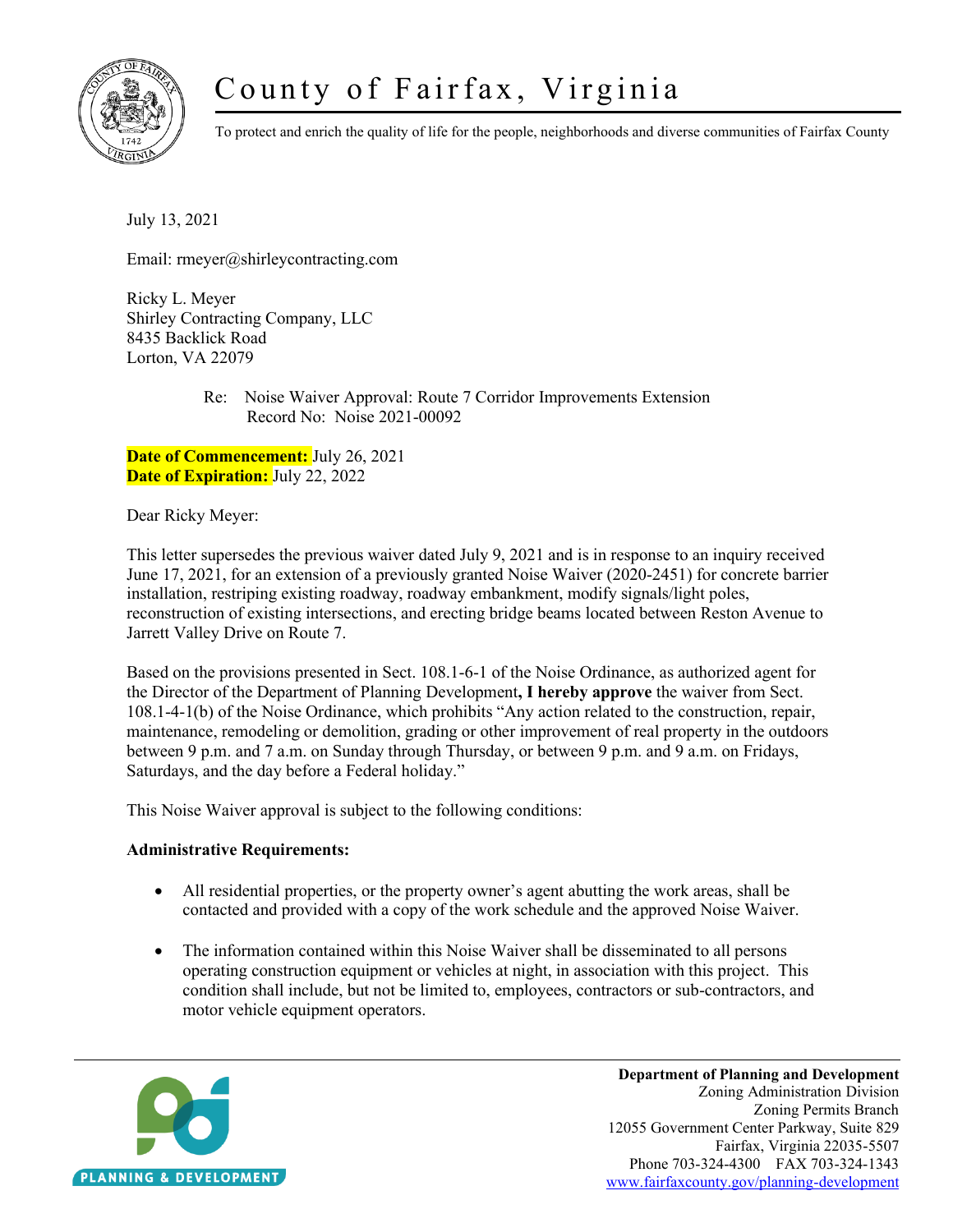Ricky Meyer Shirley Contracting Company, LLC Page 2

- A copy of this Noise Waiver must be kept at the construction site, and a copy made available to any person who requests such information.
- If necessary, changeable copy illuminated message signs are to be used to inform the public of the projected duration dates of this project. The changeable copy illuminated signs are to be installed in accordance with the Virginia Department of Transportation's (VDOT) requirements.
- The Department of Public Safety Communications (571-350-1710) shall be notified, every night before there is a partial closure or complete closure of any roads associated with this project.

### **Noise and Glare Mitigation Requirements:**

- **The use of jackhammers, asphalt breakers, and hoe rams between the hours of 9 p.m. and 7 a.m. on Sunday through Thursday, or between 9 p.m. and 9 a.m. on Fridays, Saturdays, and the day before a Federal holiday (nighttime) is prohibited.**
- The parking, staging, loading, or unloading of any vehicle associated with this project must be in areas away from residential areas.
- All motorized vehicles and equipment used on this project must be equipped with proper mufflers.
- All lights used to illuminate the project site, including any staging areas related to this project and subject to this Noise Waiver, shall be directed downward and away from all residential area and occupied commercial buildings.
- The banging of tail gates is strictly prohibited. Brief the drivers associated with this project daily about this prohibition.
- Reasonable efforts should be made to minimize the noisiest activities. These may include but are not limited to minimizing the use of back up alarms, reducing the use of residential streets, and limiting moving of materials in an unnecessarily loud fashion.

### **Per this noise waiver, the following equipment is permitted:**

- Pick-up trucks
- Dump trucks
- Milling machine
- Paving machine
- Rollers
- Bobcats

#### **Designated emergency contacts:**

Mike Cook Project Superintendent 703-930-1022 Beau Marshall Project Superintendent 703-656-5250 John Alexander Project Manager 703-898-1906 Rick Meyer Contract Manager 703-856-2870

- Excavators
- Low-Boys and Hi-Flats
- Bucket trucks
- Dozers
- **Sweepers**
- Cranes